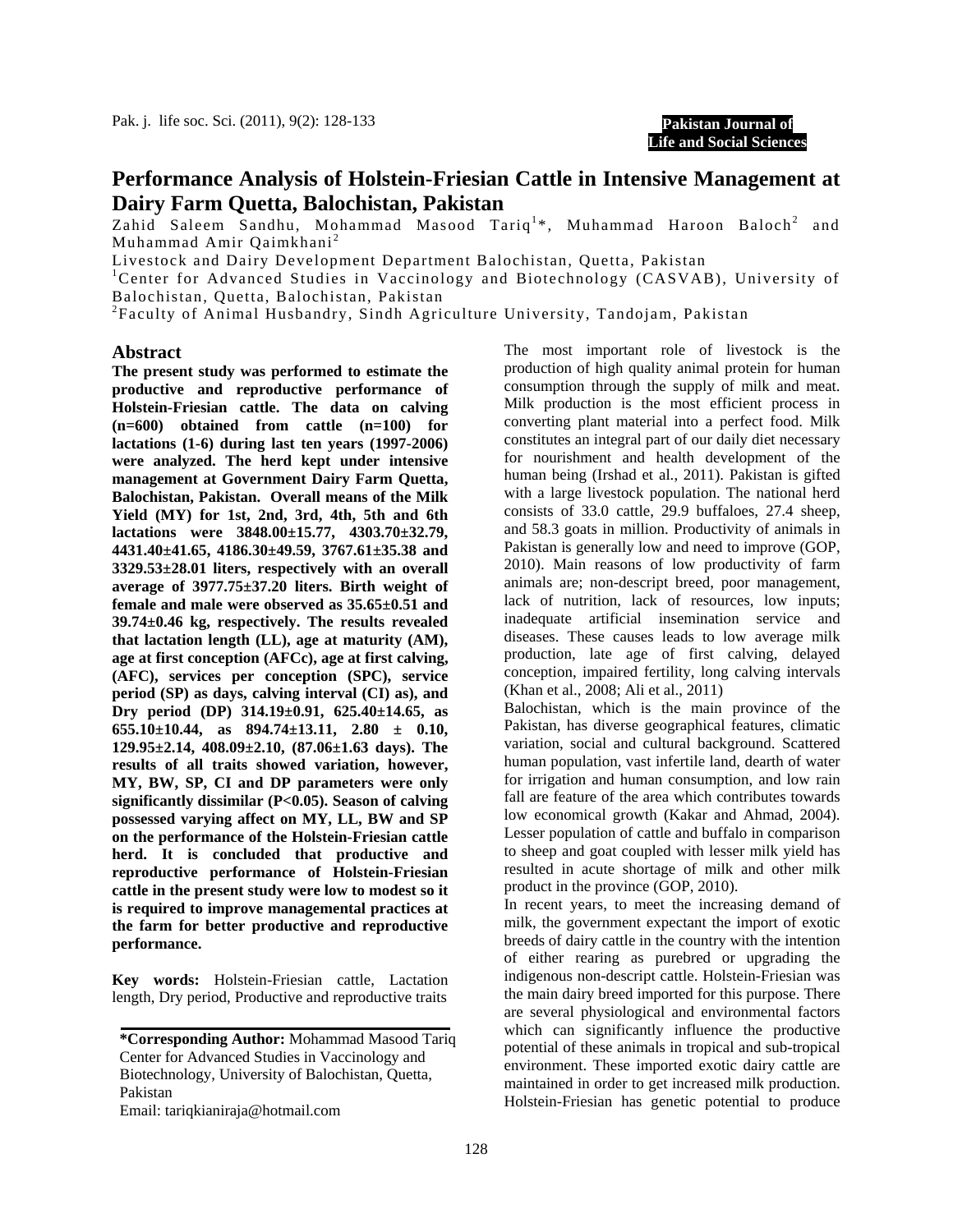high milk production in Balochistan (Bilal et al*.* 2005). However, even it is over 30 years to raise this breed, self capability in milk production in the province are yet not to be achieved (Afzal and Naqvi, 2004).

To overcome the shortage of milk, Livestock and Dairy Development Department, Government of Balochistan decided in 1977-78, to import Holstein-Friesian cattle. For this purpose, 175 pregnant heifers and 2 bulls were imported from Denmark and stationed at Government dairy farm, Quetta. The study was aimed at multiplying the breed and raising it under different environmental/climatic conditions in different parts of the Balochistan province. The present study was, therefore, planned to assess and compare the productive and reproductive performance of Holsteins-Friesian cattle kept at Government Dairy Farm Quetta, in Balochistan province.

## **Materials and Methods**

In order to investigate the productive and reproductive performance of Holstein-Friesian under intensive management system, the records of calving (n=600) obtained from cattle Holstein-Friesian  $(n=100)$  for the lactations  $(1-6)$  period kept at the Government Dairy Farm Quetta Balochistan, Pakistan were analyzed for the period of 10 years (1997 to 2006). The traits included milk yield lactation (MY), Birth weight (BW), age at maturity (AM), age at first conception (AFCc), age at first calving, (AFC), services per conception (SPC), service period (SP), calving interval (CI), lactation length (LL), dry period (DP). To evaluate the effect of season of calving on different traits of the herd, therefore months of the year were grouped in four seasons (winter, summer spring and autumn). Intensive system of feeding is practiced on farm. Most commonly available green fodders were sorghum, Lucerne, corn, and berseem. During the scarcity of fodder, animals were fed dry roughages (wheat straw, corn). The artificial insemination breeding system was practiced on the farm. The arithmetic means, with standard error  $(\pm \text{ SE})$ , for the above mentioned reproductive and productive parameters were calculated. Statistical analysis was done using analysis of variance technique and significant results were subjected to Duncan's multiple range tests (Steel and Torrie, 1984).

## **Results and Discussion**

**Milk yield lactation (MY):** The results of MY of Holstein-Friesian for six lactations (n=600) are presented in Table 1. MY averaged was observed as 3848.00±15.77, 4303.70±32.79, 4431.40±41.65, 4186.30±49.59, 3767.61±35.38 and 3329.53±28.01

liters, in  $1<sup>st</sup>$ ,  $2<sup>nd</sup>$ ,  $3<sup>rd</sup>$ ,  $4<sup>th</sup>$ ,  $5<sup>th</sup>$  and  $6<sup>th</sup>$  lactations respectively, with an overall mean of 3977.75±37.20 liters. It was determined that the highest MY achieved in the  $3<sup>rd</sup>$  lactation with  $4431.40 \pm 41.65$ liters while the lowest MY was observed in the  $6<sup>th</sup>$ lactation as 3329.53±28.01 liters. The results of ANOVA revealed that there were highly significant differences between and among lactations; further data showed that there was significant effect of seasons on MY (P<0.05). The lactation MY obtained in spring was higher than those obtained in winter, summer and autumn.

The results of the present study were consistent with the findings of some researchers (Sandana and Basu, 1981; Cheema, 1985) who reported that the MY in Holstein-Friesian cattle ranged from 3911 to 5259 kg. Irshad et al. (2011) also reported averaged MY (3992.41±16.20 liters) for Holstein-Friesian cattle at Pishin Pakistan.

The MY for the present study was higher than those reported by many researchers (Oliveria, 1975; Parmar and Dev, 1978; Osman and Kassim, 1983). These researchers reported that MY of Holstein-Friesian cows in different part of world averaged 2554 kg in Brazil; 3144.2±45.7 kg in India; 3139.49±56 kg in Pakistan and 1917 kg in Malaysia respectively. Higher MY of Holstein-Friesian cattle were also reported by Gual (1982), who obtained milk yield averages of 6202; 6576; 6439 and 4328 kg, respectively from Bejco, Northern Mexico, Hidalgo and Publa farms. These differences might be due to breeds strain, differences in parities, length of lactation, herd, climatic and management conditions. **Lactation length (LL):** The results of LL for 600 reports in Holstein-Friesian cattle are presented in Table 1. The estimates of the LL of the present study were in agreement with the result of the several investigators as Perez and Ronda (1983) reported the average LL as 315±17.9 days in India. Dabduab and Misra (1988) reported an average LL of 303.2 days for purebred Friesians in Iraq, and Juma et al*.* (1990) found that 273 Holstein-Friesian during 1978-1987 recorded mean LL of 320 days. The higher LL compared to present study was accepted by Oliveria (1975) who found it 392 days for Holstein-Friesian in Brazil, and Basu (1974) also reported LL 347.42±5.59, whereas several authors have reported lesser LL than the averaged LL in the present study as Taj (2001) reported 265 days LL at Punjgoor, Pakistan, and Sattar et al. (2005) observed 291.86±6.55 days LL in Holstein-Friesian at Patoki, Pakistan. Irshad et al*.* (2011) documented average LL for 600 reports in Holstein-Friesian cattle at Pishin, Pakistan was found as 320.14±11.14 days with the range of 299.6.±13.64 to 356.93±12.50 days. There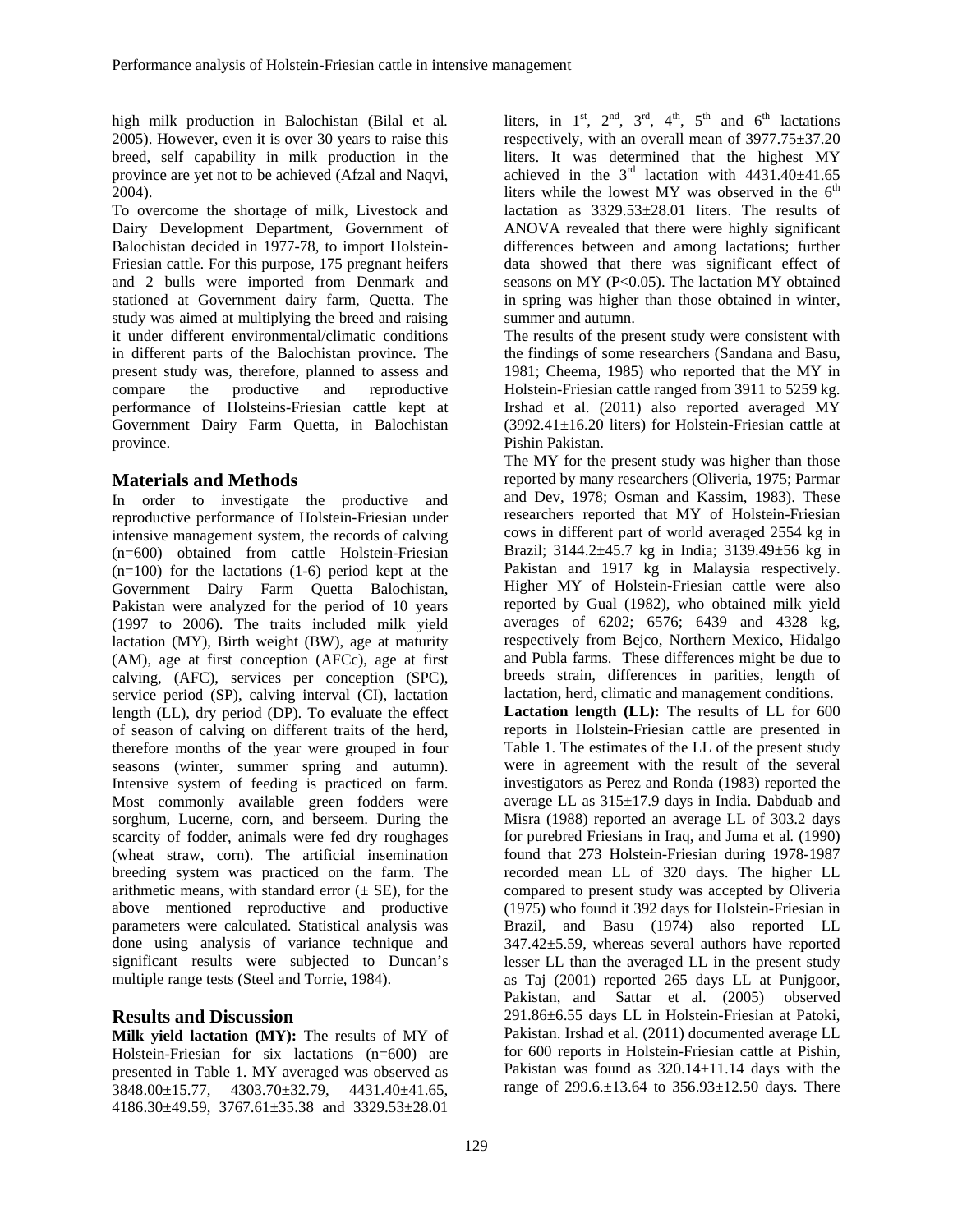| <b>Lactation</b> # | Milk yield<br>(liters) | <b>Lactation length</b><br>(days) | Dry period<br>(days) | Calving interval<br>(days) |
|--------------------|------------------------|-----------------------------------|----------------------|----------------------------|
|                    | 3848.00±15.77          | 319.68±0.94                       | $85.47 \pm 1.60$     | $405.15 \pm 2.23$          |
|                    | $4303.70 \pm 32.79$    | $323.28 \pm 0.81$                 | $88.07 \pm 1.67$     | $411.35 \pm 2.05$          |
|                    | 4431.40±41.65          | $325.91 \pm 1.04$                 | $89.40 \pm 1.60$     | $415.31 \pm 2.28$          |
| 4                  | $4186.30\pm49.59$      | $322.11 \pm 0.75$                 | $87.04 \pm 1.61$     | $409.15 \pm 1.90$          |
|                    | $3767.61 \pm 35.38$    | $314.17\pm0.83$                   | $85.33 \pm 1.68$     | $399.50 \pm 2.05$          |
| 6                  | 3329.53±28.01          | $280.04 \pm 1.09$                 | $86.73 \pm 1.62$     | $410.41 \pm 2.12$          |
| $OA*$              | 3977.75±37.20          | 314.19±0.91                       | $87.06 \pm 1.63$     | $408.09 \pm 2.10$          |

| Table 1: Productive and Reproductive Traits of Holstein-Friesian cattle (n=100 cattle each lactation) Farm |  |  |
|------------------------------------------------------------------------------------------------------------|--|--|
| <b>Ouetta</b> (Means $\pm$ SE)                                                                             |  |  |

 $OA^* = Over$  all average

**Table 2: Productive and Reproductive Traits of Holstein-Friesian Cattle (n=100 cattle each lactation) Farm Quetta (Means±SE)** 

| <b>Lactation</b> # | <b>Female</b><br>Birth Weight (kg) | Male<br>Birth Weight (kg) | <b>Age at Maturity</b><br>(days) | <b>Service Period</b><br>(days) |
|--------------------|------------------------------------|---------------------------|----------------------------------|---------------------------------|
|                    | $35.11 \pm 0.39$                   | $39.62 \pm 0.56$          | $655.30 \pm 11.12$               | $126.98 \pm 2.25$               |
|                    | $35.19 \pm 0.55$                   | $39.78 \pm 0.42$          | $623.54 \pm 13.17$               | $133.51 \pm 2.05$               |
|                    | $35.20 \pm 0.41$                   | $40.17 \pm 0.55$          | $610.22 \pm 15.76$               | $136.92 + 2.33$                 |
| 4                  | $36.96 \pm 0.77$                   | $39.42 \pm 0.37$          | $599.10 \pm 15.76$               | $131.13 \pm 1.91$               |
|                    | $35.28 \pm 0.50$                   | $39.62 \pm 0.51$          | $620.55 \pm 14.06$               | $121.23 \pm 2.14$               |
|                    | $36.17 \pm 0.45$                   | $40.02 \pm 0.34$          | $627.32 \pm 13.54$               | $127.43 \pm 1.56$               |
| $OA*$              | $35.65 \pm 0.51$                   | $39.74 \pm 0.46$          | $625.40 \pm 14.65$               | $129.95 + 2.14$                 |

 $OA^* = Over$  all average

are many factors which are responsible for varying values of LL trait such as number of lactation, age of cow, plane of nutrition, environmental and management system (Sattar et al*.,* 2005).

**Birth weight (BW):** The BW of male (n=311) and female  $(n=274)$  calves as  $39.74\pm0.46$  and 35.65.10±0.51 kg respectively (Table 2). Lower BW of male and female of calves as compared to the present study was reported by many researchers (Becker et al*.,* 1995; Baloch, 1997; Jaffar, 2000 and Taj, 2001). These differences might be due to breed, environmental and managerial practices that had impact on BW.

Calving Frequencies: It is noted that the higher calving months in the summer (26.17%) followed by autumn (25.17%), spring 25.00%) and winter 23.66%).

**Age at maturity (AM):** The results of AM of heifers were presented in table 2. Similar findings were observed by many researchers as Chaudhry and Ahmad (1994) who recorded in crossbred heifers, Sattar et al. (2005) also reported the average age at maturity in 236 heifers  $652.10 \pm 6.98$  days, ranging from 356 to 1077 days in Pakistan and Irshad et al*.* (2011) documented AM in Holstein-Friesian heifers was 650.10±5.67 days, ranging from 373 to 1065 days. Higher age at maturity (987.22  $\pm$  14.77 days) for Bhagnari heifers in Pakistan was reported by Azam et al*.* (2001). On the other hand, lower values (18.3 months) were also reported by Ozbeyaz et al*.* (1996) in Swiss Brown heifers. These differences might be due to environmental and managerial practices that had impact on age of maturity.

**Age at first conception (AFCc):** The mean estimate for AFCc of Holstein-Friesian heifers was  $655.10\pm10.44$  days, (ranging from 439 to 996 days). Cheema (1985), Sheikh (1997), Juma et al*.* (1990), Rafique et al*.* (2000) reported similar estimates (ranged from 618 to 632 days) in crossbred heifers in Pakistan and Ali et al*.* (2011) observed this value in Holstein-Friesian heifers was  $633.82 \pm 10.44$  days, ranging from 339 to 1031 days. Higher age at first conception as compared to the present study was reported by Chaudhry and Ahmad (1994) in crossbred heifers and Sattar et al*.* (2005) in Holstein-Friesian (828.5  $\pm$  233.1 and 714 $\pm$ 9.72 days) respectively, in Pakistan. On the other hand, Haq et al*.* (1993) recorded lower age at first conception  $(502.93 \pm 11.71 \text{ days})$  in Holstein-Friesian heifers in Pakistan. These differences might be due to location and variable management practices at different farms. Feeding and breeding decisions might also have affected this trait.

**Age at first calving (AFC):** The average age at first calving for Holstein-Friesian heifers was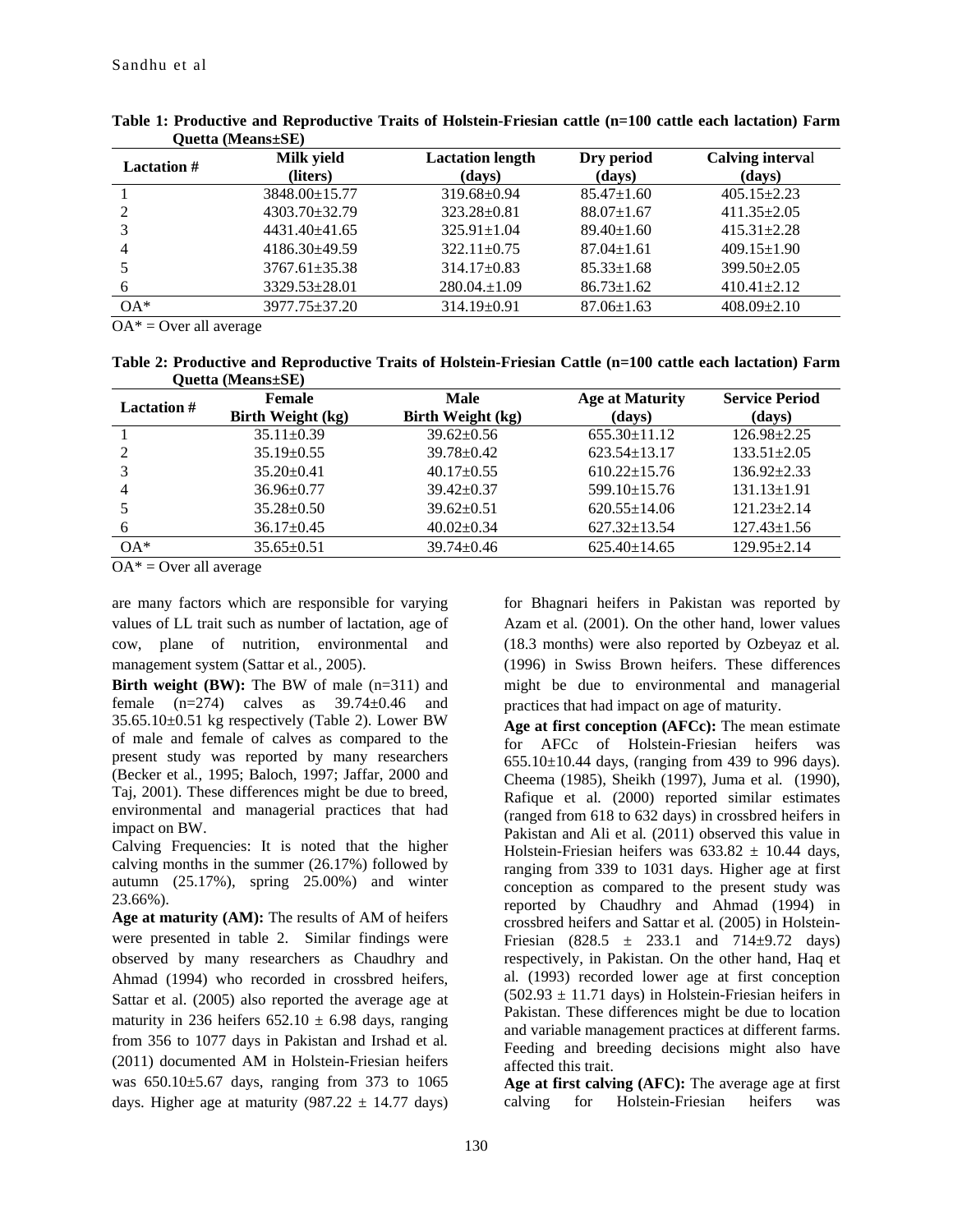894.74±13.11 days, ranging between 810 - 1287 days. These findings were in agreement with those recorded by Gual (1982) who observed  $(852 \pm 43.8)$ days at first calving in Holstein-Friesian heifers, Njubi et al*.* (1992) reported in Jersey heifers in Kenya, Shiekh (1997) also documented 907.77 days and Irshad et al*.* (2011) found in Holstein-Friesian heifers was 912±13.11 days. Higher age at first calving (1237, 1017  $\pm$  43.8 and 987 $\pm$ 8.81 days) was found by Morsy et al*.* (1986), Mangeraker et al*.* (1995) and Sattar et al*.* (2005) in Friesian heifers, respectively. On the other hand, Juneja et al*.* (1991) and Haq et al*.* (1993) reported lesser age at first calving in Friesian heifers (822 and 787 days, respectively). These differences might be due to differences in management and herds.

**Number of services per conception (SPC):** The average number of SPS for the present study was observed as  $2.80 \pm 0.10$ . Almost similar findings 3.10 services per conception were recorded by Saha and Parekh (1988) in crossbred cows in India and Sattar et al*.* (2005) reported (3.07±0.10) in Friesian cows in Patoiki, Pakistan, Irshad et al*.* (2011) also testimony for  $2.89 \pm 0.10$  in Friesian cows However, Mangurkar et al*.* (1987) and Garcia and Velez (1988) reported to be lower (1.50 and 1.80) number of services per conception in Friesian cows. Variations in the management, environment and fertility status of the breeding cows might lead to differences in number of services per conception.

**Service period (SP):** The average SP of Holstein-Friesian cows for the present study was 129.95±2.14 days (Table 2), varying from 34.0 to 387 days. The results of ANOVA revealed that differences in SP between calving number were highly significant as well as between lactation  $(2<sup>nd</sup>$  and  $5<sup>th</sup>$ ),  $(3<sup>rd</sup>$  and  $5<sup>th</sup>$ ), (1<sup>st</sup> and 3<sup>rd</sup>) and (4<sup>th</sup> and 5<sup>th</sup>). Further it was observed that season has significant effect on SP. Similarly, Juneja et al*.* (1991), Juma et al*.* (1990), Haq et al*.* (1993) reported the service period as 156, 145.5 and 161 days, respectively in Friesian cows and Irshad et al*.* (2011) reported in Holstein-Friesian cows was 133.797±5.84 days.. However, Gogoi et al*.* (1993) observed much longer service period (280 days) in Jersey cows in India. Mustafa et al*.* (2003) reported longer (235.87  $\pm$  14.05days) service period in Red Sindhi heifers in Pakistan, and Sattar et al*.* (2005) reported that average service period for 508 records in Holstein-Friesian cows was 222.22±6.87 days, ranging from 46 to 828 days. Less days service period mean early gestation period and more life with prime milk yield Service period differed due to differences in feeding and breeding management (Irshad et al*.,* 2011).

**Calving interval (CI):** The average CI was 408.09±2.10 days (Table 1. The maximum CI was

achieved in 3rd CI  $(415.31 \pm 2.28$  days), while the least CI was found  $(399.50 \pm 2.05 \text{days})$  in the  $5^{\text{th}}$ calving. In the present study, significant difference in calving interval between lactation and season (P<0.05) were establish. Further records showed that there were high significant difference  $(P<0.05)$ between lactation ( $2<sup>nd</sup>$  and  $5<sup>th</sup>$ ), ( $3<sup>rd</sup>$  and  $5<sup>th</sup>$ ), ( $1<sup>st</sup>$  and  $3<sup>rd</sup>$ ) and (4<sup>th</sup> and  $5<sup>th</sup>$ ). Juma et al. (1990), Juneja et al. (1991) and Irshad et al*.* (2011) recorded almost similar standards (418, 414.17 and 409.17±7.32 days, respectively) in Friesian cows. However, Morsy et al*.* (1986) and Sattar et al*.* (2005) and Younas et al*.* (2008) reported longer calving interval in Friesian cows as compare to present study. (522±39.9, 505.02±8.28 and 451.1 0±5.55 days respectively) These differences might be due differences in herds, management and feeding regimes.

**Dry period (DP):** The average DP for Holstein-Friesian cows (n=500) was 87.06±1.63 days (Table 1**),** with a range of 45-159 days and difference between lactations was noted in the present study. However, season has non significant effect on DP. Similar average dry period result was reported by Irshad et al*.* (2011) on Holstein-Friesian cows i.e. 102.18±15.35 days. Longer average dry period compared to the present study was observed by Gogoi et al. (1993) who reported 233.5 days DP in Jersey cows, Juneja et al*.* (1991) and Sattar et al. (2005) reported a DP of  $224.99 \pm 10.00$  days in Jersey and Friesian cows in India and Pakistan, respectively. Shorter average DP compared to the present study was observed by Younas et al*.* (2008) as 59.15±20.16 day in Holstein-Friesian cows. These differences might due to herd, feeding and breeding management. The results of the present study revealed that cows calved during spring season had longest service period. Sattar et al*.* (2005) justified that may be these cows had their breeding period during hot months. The tendency of oestrus to be silent and short in hot season makes detection of heat difficult. Heat stress might have resulted in reduced reproductive efficiency (in terms of ovulation, repeat breeding, conception rate etc.). This may be attributed to increased service period. Confining breeding of cows to the months of December, January and February (cooler months of the year) will help improve this trait. The average DP in the present study was lower than other studies because animals were not well fed and bred earlier. Longer DP has adverse effects on profitability of the enterprise therefore effort should make to achieve the goal of relatively shorter dry period for improved profitability of farm (Irshad et al*.,* 2011).

### **Conclusion**

The results of all traits showed disparity however, services per conception, service period, gestation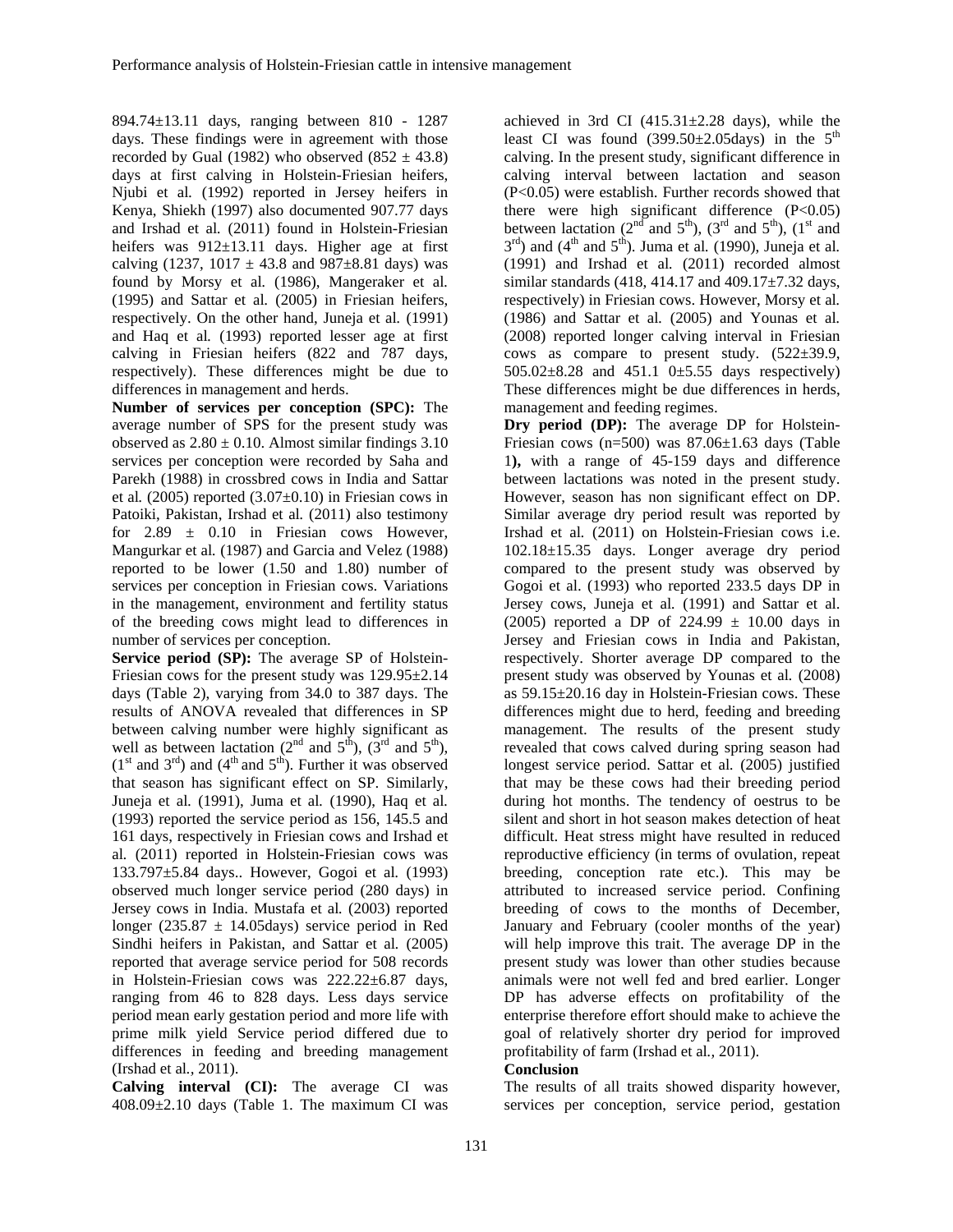period parameters were only significantly different (P<0.05). The diversity in productive and reproductive traits detected during different years reflected the level of feeding and management in addition to some environmental effects like rainfall, humidity and temperature (season) on the cows. Availability of feed and fodder could never have been the same over the 10 years period due to rainfall and several other factors like stipulation of funds, quality and quantity of seeds and fertilizer, etc, which could have affected the productive performance of the animals in the different years. Conclusively, results indicated productive and reproductive traits of Holstein-Friesian cattle were low to moderate when compared to the previous reports. To harvest the better results in reproductive efficiency of Holstein cows in an exotic environment, proper care and management, efficient insemination techniques are necessary to let these animals enjoy an enhanced productive life to exhibit their genetic potentials. Proper management of the animals through various phases of life from birth to maturity will ensure their early age of service and maturity, better conceivability and a lower calving interval. Therefore, it was necessary to improve managerial practices at the farm for providing superior reproductive and productive traits of the farm. This study would provide an instruction for further import, breeding policy and keeping principles of such exotic breeds in the country.

## **References**

- Afzal M, AN Naqvi, 2004. Livestock resources of Pakistan: present status and future trends. Quarterly Science Vision, 9: 1-14.
- Anonymous (Bashir A, S Khan, A Manan and Abdullah). Milk: lifeline of a nation. The daily Dawn Karachi, March 22, 1996.
- Azam M, RA Chaudhry, N Ahmad and IH Khan, 2001. Studies on the reproductive efficiency of Bhagnari cattle in Baluchistan. . Pakistan Veterinary Journal, 21: 1-5.
- Baloch MK, 1998. Performance Analysis of Holstein-Friesian Cattle Herd under intensive Management Cattle Farm at Nushki (Balochistan). MSc. Thesis. Sindh Agriculture University, Tandojam, Pakistan.
- Becker AS, LAA Branco, SB Basu and K Gupta, 1974. Milk production in relation to age and season in Indian dairy cattle. International dairy congress, National dairy research institute, Karnal, India. (Animal. Breeding Abstract, 1976, 44: 3084).
- Bilal M, MY Lodhi, S Chawanakul, MA Kakar, 2005. Productive and reproductive profile of Holsteins kept in Balochistan province,

Pakistan. Reproduction, Fertility and Development 17: 245–245.

- Chaudhry MZ and M Ahmad, 1994. Performance of crossbred and Sahiwal cows under optimum feeding and management conditions. . Pakistan Veterinary Journal, 14: 155-159.
- Cheema AA, 1985. Reproductive performance of Holstein-Friesian cows kept at Quetta, MSc. Thesis Department Animal Reproduction. Faculty of Veterinary Science, University of Agriculture Faisalabad, Pakistan.
- Dabduab SK and NK Misra, 1988. Milk production in pure bred Friesian, Sharbi and crossbreds in Northern Iraq. Mesopotaminia Journal of Agriculture, 20: 175-192.
- Gogoi DN, RN Goswami and D Das, 1993. First lactation performance of Jersey, Red Sindhi and their F1 crosses under the farm conditions of Assam. Indian Journal of Animal Science, 63: 569-572.
- Government of Pakistan (GOP), 2010. Economical Survey of Pakistan, Islamabad (2009-2010).
- Gual LF, 1982. Effect of origin and lactation of herd on milk yield, days open and calving interval in Mexico, Madrid, Spain, Editrial garsi, pp 247-250,. (Animal Breeding Abstract, 1983, 51: 4784.).
- Haq AU, RA Chaudhry, T Rahil, NR Ahmad and A Jabbar, Reproductive efficiency of Holstein Friesian and Jersey cows maintained at Livestock Experiment Station, Bhunikey (Pattoki), Punjab. Annual Report, Research Institute of Physiology. Animal Reproduction, Bhunikey (Pattoki), Distt. Kasur, Pakistan, pp: 24-34, 1993.
- Irshad A, MM Tariq, MA Bajwa, F Abbas, GB Isani, GH Soomro, A Waheed and KU Khan, 2011. A study on performance analysis of Holstein-Friesian cattle herd under semiintensive management at Pishin Dairy Farm Balochistan. Journal of Institute Science and Technology, 1: 53-57.
- Jaffar MZ, 2000. A study on performance evaluation of Holstein-Friesian cattle herd under Semi-Intensive Management system case study of Government of Dairy Farm Kalat Balochistan. MSc. Thesis. Sindh Agriculture University, Tandojam, Pakistan.
- Juma KH, TR Saad and A Tikriti, 1990. Performance of Brown Swiss and Friesian cattle in central Iraq. Proceeding of 4th world congress on genetics applied to Livestock production Edinburg UK, pp 23-27.
- Juneja IJ, NSR Sastry and BL Yadav, 1991. Performance of purebred herd of Jersey and Holstein-Friesian cows in the semi-arid